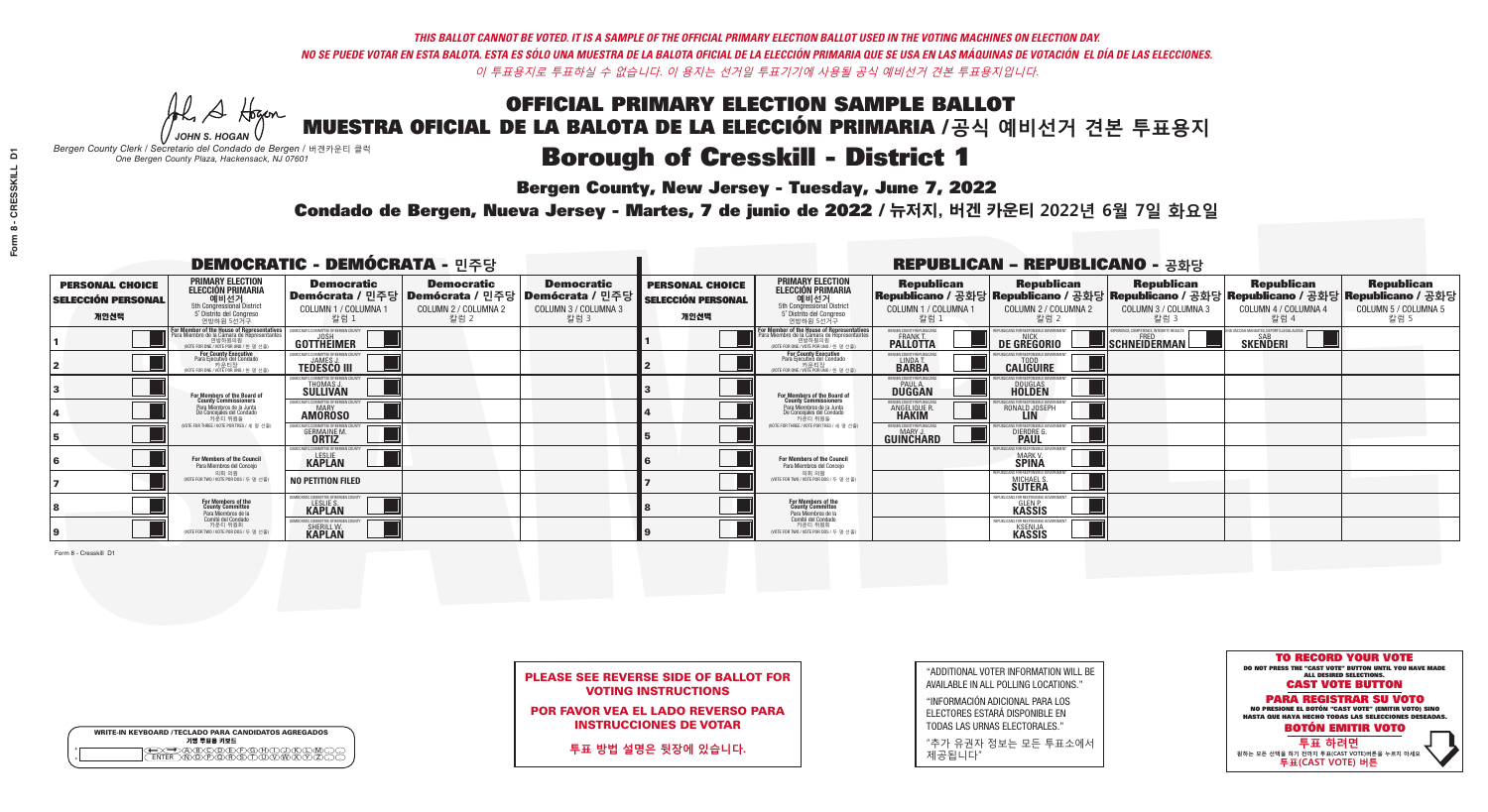A Hogen *JOHN S. HOGAN*

|         | <b>WRITE-IN KEYBOARD /TECLADO PARA CANDIDATOS AGREGADOS</b><br>기명 투표용 키보드 |
|---------|---------------------------------------------------------------------------|
| ٥       | .)(B)C)(D)(E)(F)(G)(H)(                                                   |
| $\circ$ | <u>፝ዀ፝</u> ዀዀጞጞዂ                                                          |

# **Borough of Cresskill - District 2**

**Bergen County, New Jersey - Tuesday, June 7, 2022** 

*Bergen County Clerk / Secretario del Condado de Bergen /* 버겐카운티 클럭 *One Bergen County Plaza, Hackensack, NJ 07601*



| <b>PLEASE SEE REVERSE SIDE OF BALLOT FOR</b> |
|----------------------------------------------|
| <b>VOTING INSTRUCTIONS</b>                   |

POR FAVOR VEA EL LADO REVERSO PARA INSTRUCCIONES DE VOTAR

**투표 방법 설명은 뒷장에 있습니다.**

"ADDITIONAL VOTER INFORMATION WILL BE AVAILABLE IN ALL POLLING LOCATIONS."

"INFORMACIÓN ADICIONAL PARA LOS ELECTORES ESTARÁ DISPONIBLE EN TODAS LAS URNAS ELECTORALES."

"추가 유권자 정보는 모든 투표소에서 제공됩니다"

Condado de Bergen, Nueva Jersey - Martes, 7 de junio de 2022 / 뉴저지, 버겐 카운티 2022년 6월 7일 화요일 *One Bergen County Plaza, Hackensack, NJ 07601*

| <b>DEMOCRATIC - DEMÓCRATA - 민주당</b>                         |                                                                                                                                                      |                                                                      |                                                   |                                                                                                              |                                                             |                                                                                                                                             |                                                   | <b>REPUBLICAN - REPUBLICANO - 공화당</b>                                      |                                                   |                                                                                                                                                |                                                   |
|-------------------------------------------------------------|------------------------------------------------------------------------------------------------------------------------------------------------------|----------------------------------------------------------------------|---------------------------------------------------|--------------------------------------------------------------------------------------------------------------|-------------------------------------------------------------|---------------------------------------------------------------------------------------------------------------------------------------------|---------------------------------------------------|----------------------------------------------------------------------------|---------------------------------------------------|------------------------------------------------------------------------------------------------------------------------------------------------|---------------------------------------------------|
| <b>PERSONAL CHOICE</b><br><b>SELECCIÓN PERSONAL</b><br>개인선택 | <b>PRIMARY ELECTION</b><br><b>ELECCIÓN PRIMARIA</b><br>예비선거<br>5th Congressional District<br>5° Distrito del Congreso<br>연방하원 5선거구                   | <b>Democratic</b><br>COLUMN 1 / COLUMNA 1<br>칼럼 :                    | <b>Democratic</b><br>COLUMN 2 / COLUMNA 2<br>칼럼 2 | <b>Democratic</b><br>  Demócrata / 민주당   Demócrata / 민주당   Demócrata / 민주당  <br>COLUMN 3 / COLUMNA 3<br>칼럼 3 | <b>PERSONAL CHOICE</b><br><b>SELECCIÓN PERSONAL</b><br>개인선택 | <b>PRIMARY ELECTION</b><br><b>ELECCIÓN PRIMARIA</b><br><u>. 예비선거</u><br>5th Congressional District<br>5° Distrito del Congreso<br>연방하원 5선거구 | <b>Republican</b><br>COLUMN 1 / COLUMNA 1<br>칼럼   | <b>Republican</b><br>COLUMN 2 / COLUMNA 2<br>칼럼 2                          | <b>Republican</b><br>COLUMN 3 / COLUMNA 3<br>칼럼 3 | <b>Republican</b><br>Republicano / 공화당 Republicano / 공화당 Republicano / 공화당 Republicano / 공화당 Republicano / 공화당<br>COLUMN 4 / COLUMNA 4<br>칼럼 4 | <b>Republican</b><br>COLUMN 5 / COLUMNA 5<br>칼럼 5 |
|                                                             | <b>For Member of the House of Representatives</b><br>Para Miembro de la Cámara de Representantes<br>연방하원의원<br>(VOTE FOR ONE / VOTE POR UNO / 한 명 선출) | <b>GOTTHEIMER</b>                                                    |                                                   |                                                                                                              |                                                             | For Member of the House of Representatives<br>Para Miembro de la Cámara de Representantes<br>WOTE FOR ONE / VOTE POR UNO / 한 명 선출           | ERGEN COUNTY REPUBLICAN<br><b>PALLOTTA</b>        | DE GREGORIO                                                                | SCHNEIDERMAN                                      | D VACCINE MANDATES, DEPORT ILLEGAL ALIENS.<br><b>SKENDERI</b>                                                                                  |                                                   |
|                                                             | For County Executive<br>Para Ejecutivo del Condado<br>. 카운티장<br>(VOTE FOR ONE / VOTE POR UNO / 한 명 선출)                                               | EMOCRATIC COMMITTEE OF BERGEN COUNTY<br><b>TEDESCO III</b>           |                                                   |                                                                                                              |                                                             | For County Executive<br>Para Ejecutivo del Condado<br>카운티장<br>(VOTE FOR ONE / VOTE POR UNO / 한 명 선출)                                        | BERGEN COUNTY REPUBLICAN<br>LINDA T.              | <b>CALIGUIRE</b>                                                           |                                                   |                                                                                                                                                |                                                   |
|                                                             | For Members of the Board of<br>County Commissioners                                                                                                  | MOCRATIC COMMITTEE OF BERGEN COUNTY<br>THOMAS J.                     |                                                   |                                                                                                              |                                                             | For Members of the Board of<br>County Commissioners                                                                                         | ERGEN COUNTY REPUBLICAN<br><b>DUGGAN</b>          | <b>DOUGLAS</b><br><b>HOLDEN</b>                                            |                                                   |                                                                                                                                                |                                                   |
|                                                             | Para Miembros de la Junta<br>De Concejales del Condado<br>카운티 위원들                                                                                    | MOCRATIC COMMITTEE OF BERGEN COUNTY<br><b>MARY</b><br><b>AMOROSO</b> |                                                   |                                                                                                              |                                                             | Para Miembros de la Junta<br>De Concejales del Condado<br>카우티 위원들                                                                           | <b>RGEN COUNTY REPUBLICAN</b><br>ANGELIQUE R      | RONALD JOSEPH<br><b>LIN</b>                                                |                                                   |                                                                                                                                                |                                                   |
|                                                             | NOTE FOR THREE / VOTE POR TRES / 세 명 선출                                                                                                              | ATIC COMMITTEE OF BERGEN COUNT<br><b>GERMAINE M.</b>                 |                                                   |                                                                                                              |                                                             | (VOTE FOR THREE / VOTE POR TRES / 세 명 선출)                                                                                                   | BERGEN COUNTY REPUBLICANS<br>MARY J.<br>GUINCHARD | S FOR RESPONSIBI E G<br>DIERDRE G                                          |                                                   |                                                                                                                                                |                                                   |
|                                                             | For Members of the Council<br>Para Miembros del Conceio                                                                                              | EMOCRATIC COMMITTEE OF BERGEN COUNTY<br><b>KAPLAN</b>                |                                                   |                                                                                                              |                                                             | <b>For Members of the Council</b><br>Para Miembros del Conceio                                                                              |                                                   | S FOR RESPONSIBI E GOVERNMENT<br><b>MARK V.</b><br><b>SPINA</b>            |                                                   |                                                                                                                                                |                                                   |
|                                                             | 의회 의원<br>(VOTE FOR TWO / VOTE POR DOS / 두 명 선월                                                                                                       | <b>NO PETITION FILED</b>                                             |                                                   |                                                                                                              |                                                             | 의회 의원<br>(VOTE FOR TWO / VOTE POR DOS / 두 명 선출)                                                                                             |                                                   | PUBI ICANS FOR RESPONSIBI E GO<br>MICHAEL S.<br><b>SUTERA</b>              |                                                   |                                                                                                                                                |                                                   |
|                                                             | For Members of the<br>County Committee<br>Para Miembros de la                                                                                        | <b>IOCRATIC COMMITTEE OF BERGEN COUNTY</b><br>DANIEL E.              |                                                   |                                                                                                              |                                                             | For Members of the<br>County Committee<br>Para Miembros de la<br>Comité del Condado                                                         |                                                   | PUBLICANS FOR RESPONSIBL<br>MICHAEL V.                                     |                                                   |                                                                                                                                                |                                                   |
|                                                             | Comité del Condado<br>카운티 위원회<br>(VOTE FOR TWO / VOTE POR DOS / 두 명 선출)                                                                              | <b>EMOCRATIC COMMITTEE OF BERGEN CO</b><br><b>DRESSLER</b>           |                                                   |                                                                                                              |                                                             | 카운티 위원회<br>(VOTE FOR TWO / VOTE POR DOS / 두 명 선출)                                                                                           |                                                   | REPUBLICANS FOR RESPONSIBLE GO<br><b>KATHY M.</b><br><b>SCHULTZ-RUMMEL</b> |                                                   |                                                                                                                                                |                                                   |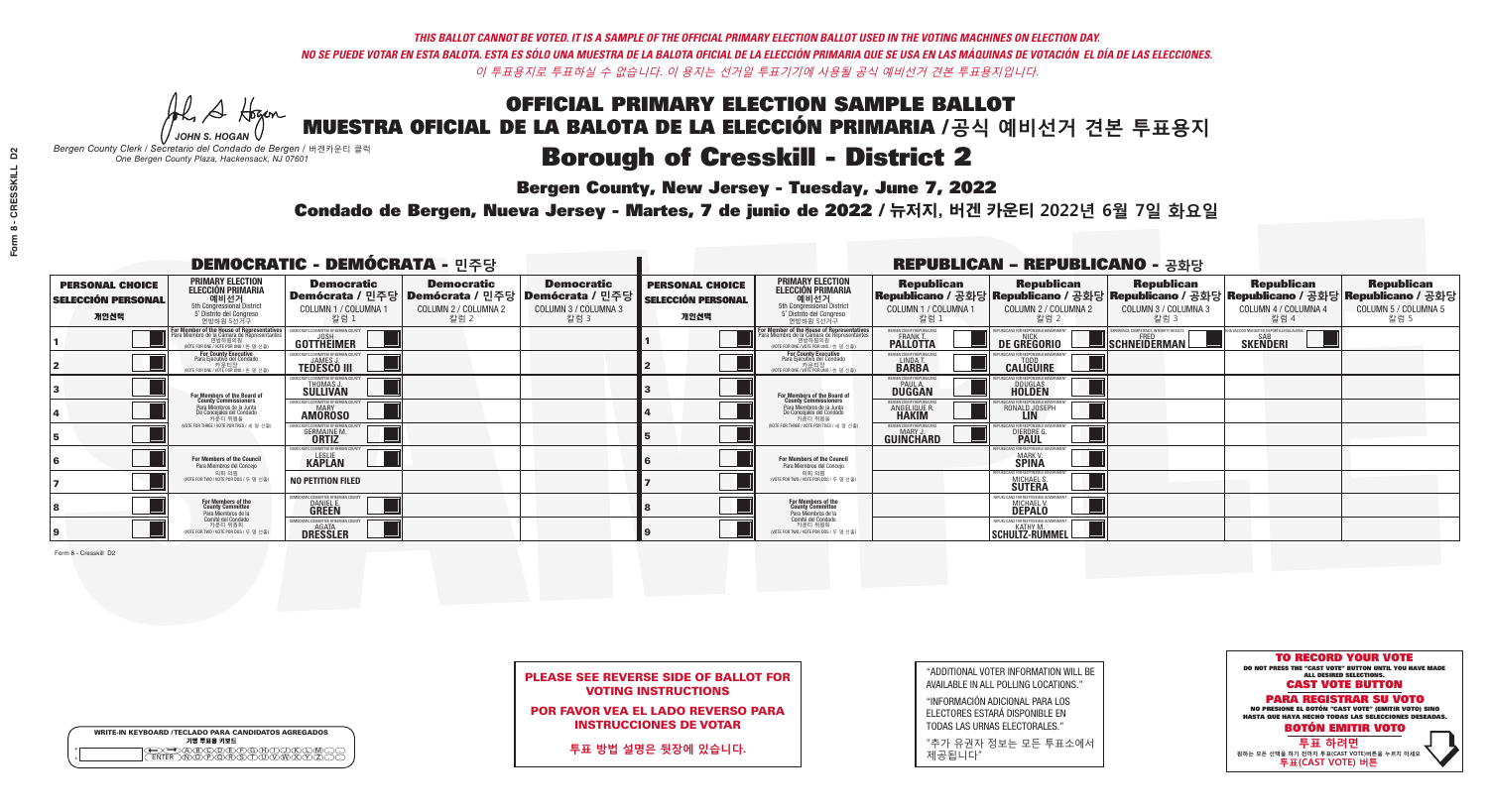A Hogen *JOHN S. HOGAN*

|   | <b>WRITE-IN KEYBOARD /TECLADO PARA CANDIDATOS AGREGADOS</b><br>기명 투표용 키보드 |
|---|---------------------------------------------------------------------------|
| o | .)B)C)DE)F)G)H)                                                           |
| o | <u>እጅአል አል</u>                                                            |

# **Borough of Cresskill - District 3**

**Bergen County, New Jersey - Tuesday, June 7, 2022** 

*Bergen County Clerk / Secretario del Condado de Bergen /* 버겐카운티 클럭 *One Bergen County Plaza, Hackensack, NJ 07601*



| <b>PLEASE SEE REVERSE SIDE OF BALLOT FOR</b> |
|----------------------------------------------|
| <b>VOTING INSTRUCTIONS</b>                   |

POR FAVOR VEA EL LADO REVERSO PARA INSTRUCCIONES DE VOTAR

**투표 방법 설명은 뒷장에 있습니다.**

"ADDITIONAL VOTER INFORMATION WILL BE AVAILABLE IN ALL POLLING LOCATIONS."

"INFORMACIÓN ADICIONAL PARA LOS ELECTORES ESTARÁ DISPONIBLE EN TODAS LAS URNAS ELECTORALES."

"추가 유권자 정보는 모든 투표소에서 제공됩니다"

Condado de Bergen, Nueva Jersey - Martes, 7 de junio de 2022 / 뉴저지, 버겐 카운티 2022년 6월 7일 화요일 *One Bergen County Plaza, Hackensack, NJ 07601*

| <b>DEMOCRATIC - DEMÓCRATA - 민주당</b>                         |                                                                                                                                                      |                                                                    |                                                   |                                                                                                        |                                                             |                                                                                                                                               |                                                            | <b>REPUBLICAN - REPUBLICANO - 공화당</b>                                                                                                          |                                                   |                                                                 |                                                   |
|-------------------------------------------------------------|------------------------------------------------------------------------------------------------------------------------------------------------------|--------------------------------------------------------------------|---------------------------------------------------|--------------------------------------------------------------------------------------------------------|-------------------------------------------------------------|-----------------------------------------------------------------------------------------------------------------------------------------------|------------------------------------------------------------|------------------------------------------------------------------------------------------------------------------------------------------------|---------------------------------------------------|-----------------------------------------------------------------|---------------------------------------------------|
| <b>PERSONAL CHOICE</b><br><b>SELECCIÓN PERSONAL</b><br>개인선택 | <b>PRIMARY ELECTION</b><br><b>ELECCIÓN PRIMARIA</b><br>예비선거<br>5th Congressional District<br>5° Distrito del Congreso<br>연방하원 5선거구                   | <b>Democratic</b><br>COLUMN 1 / COLUMNA 1<br>칼럼 :                  | <b>Democratic</b><br>COLUMN 2 / COLUMNA 2<br>칼럼 2 | <b>Democratic</b><br>│Demócrata / 민주당│Demócrata / 민주당│Demócrata / 민주당│<br>COLUMN 3 / COLUMNA 3<br>칼럼 3 | <b>PERSONAL CHOICE</b><br><b>SELECCIÓN PERSONAL</b><br>개인선택 | <b>PRIMARY ELECTION</b><br><b>ELECCIÓN PRIMARIA</b><br>예비선거<br>5th Congressional District<br>5° Distrito del Congreso<br>연방하원 5선거구            | <b>Republican</b><br>COLUMN 1 / COLUMNA 1<br>칼럼            | <b>Republican</b><br>Republicano / 공화당 Republicano / 공화당 Republicano / 공화당 Republicano / 공화당 Republicano / 공화당<br>COLUMN 2 / COLUMNA 2<br>칼럼 2 | <b>Republican</b><br>COLUMN 3 / COLUMNA 3<br>칼럼 3 | <b>Republican</b><br>COLUMN 4 / COLUMNA 4<br>칼럼 4               | <b>Republican</b><br>COLUMN 5 / COLUMNA 5<br>칼럼 5 |
|                                                             | <b>For Member of the House of Representatives</b><br>Para Miembro de la Cámara de Representantes<br>연방하원의원<br>(VOTE FOR ONE / VOTE POR UNO / 한 명 선출) | DEMOCRATIC COMMITTEE OF BERGEN COUNTY<br>JOSH<br><b>GOTTHEIMER</b> |                                                   |                                                                                                        |                                                             | For Member of the House of Representatives<br>Para Miembro de la Cámara de Representantes<br>연방하원의원<br>(VOTE FOR ONE / VOTE POR UNO / 한 명 선출) | BERGEN COUNTY REPUBLICANS<br>FRANK T.<br><b>PALLOTTA</b>   | DE GREGORIO                                                                                                                                    | SCHNEIDERMAN                                      | D VACCINE MANDATES, DEPORT ILLEGAL ALIENS. [<br><b>SKENDERI</b> |                                                   |
|                                                             | For County Executive<br>Para Ejecutivo del Condado<br>. 카운티장<br>(VOTE FOR ONE / VOTE POR UNO / 한 명 선출)                                               | )EMOCRATIC COMMITTEE OF BERGEN COUNT<br><b>TEDESCO III</b>         |                                                   |                                                                                                        |                                                             | <b>For County Executive</b><br>Para Ejecutivo del Condado<br>가운티상<br>(VOTE FOR ONE / VOTE POR UNO / 한 명 선출)                                   | BERGEN COUNTY REPUBLICAN<br>LINDAT.                        | <b>CALIGUIRE</b>                                                                                                                               |                                                   |                                                                 |                                                   |
|                                                             | For Members of the Board of<br>County Commissioners                                                                                                  | MOCRATIC COMMITTEE OF BERGEN COUNT<br><b>SULLIVAN</b>              |                                                   |                                                                                                        |                                                             | For Members of the Board of<br>County Commissioners                                                                                           | ERGEN COUNTY REPUBLICAN<br><b>PAUL A.</b><br><b>DUGGAN</b> | DOUGLAS<br>HOLDEN                                                                                                                              |                                                   |                                                                 |                                                   |
|                                                             | Para Miembros de la Junta<br>De Concejales del Condado<br>카우티 위원들                                                                                    | OCRATIC COMMITTEE OF BERGEN COUNTY<br><b>AMOROSO</b>               |                                                   |                                                                                                        |                                                             | Para Miembros de la Junta<br>De Concejales del Condado<br>카우티 위원들                                                                             | ERGEN COUNTY REPUBLICAN<br>ANGELIQUE R                     | RONALD JOSEPH                                                                                                                                  |                                                   |                                                                 |                                                   |
|                                                             | NOTE FOR THREE / VOTE POR TRES / 세 명 선출)                                                                                                             | RATIC COMMITTEE OF BERGEN COUN'<br><b>GERMAINE M.</b>              |                                                   |                                                                                                        |                                                             | NOTE FOR THREE / VOTE POR TRES / 세 명 선출                                                                                                       | ERGEN COUNTY REPUBLICANS<br>MARY J.<br>GUINCHARD           | <b>DIERDRE</b> Q                                                                                                                               |                                                   |                                                                 |                                                   |
|                                                             | For Members of the Council<br>Para Miembros del Conceio                                                                                              | 10CRATIC COMMITTEE OF BEBGEN CO<br><b>KAPLAN</b>                   |                                                   |                                                                                                        |                                                             | For Members of the Council<br>Para Miembros del Conceio                                                                                       |                                                            | OR RESPONSIBLE G<br><b>MARK V.</b><br><b>SPINA</b>                                                                                             |                                                   |                                                                 |                                                   |
|                                                             | 의회 의원<br>(VOTE FOR TWO / VOTE POR DOS / 두 명 선출                                                                                                       | <b>NO PETITION FILED</b>                                           |                                                   |                                                                                                        |                                                             | 의회 의원<br>(VOTE FOR TWO / VOTE POR DOS / 두 명 선출)                                                                                               |                                                            | PUBLICANS FOR RESPONSIBLE GOVI<br><b>MICHAEL S.</b><br><b>SUTERA</b>                                                                           |                                                   |                                                                 |                                                   |
|                                                             | For Members of the<br>County Committee<br>Para Miembros de la<br>Comité del Condado                                                                  | NO PETITION FILED                                                  |                                                   |                                                                                                        |                                                             | For Members of the<br>County Committee<br>Para Miembros de la<br>Comité del Condado                                                           |                                                            | <b>CLEARY</b>                                                                                                                                  |                                                   |                                                                 |                                                   |
|                                                             | 카운티 위원회<br>(VOTE FOR TWO / VOTE POR DOS / 두 명 선출)                                                                                                    | <b>NO PETITION FILED</b>                                           |                                                   |                                                                                                        |                                                             | 카운티 위원회<br>WOTE FOR TWO / VOTE POR DOS / 두 명 선출)                                                                                              |                                                            | EPUBLICANS FOR RESPONSIBLE<br><b>GILA R.<br/>BAUER</b>                                                                                         |                                                   |                                                                 |                                                   |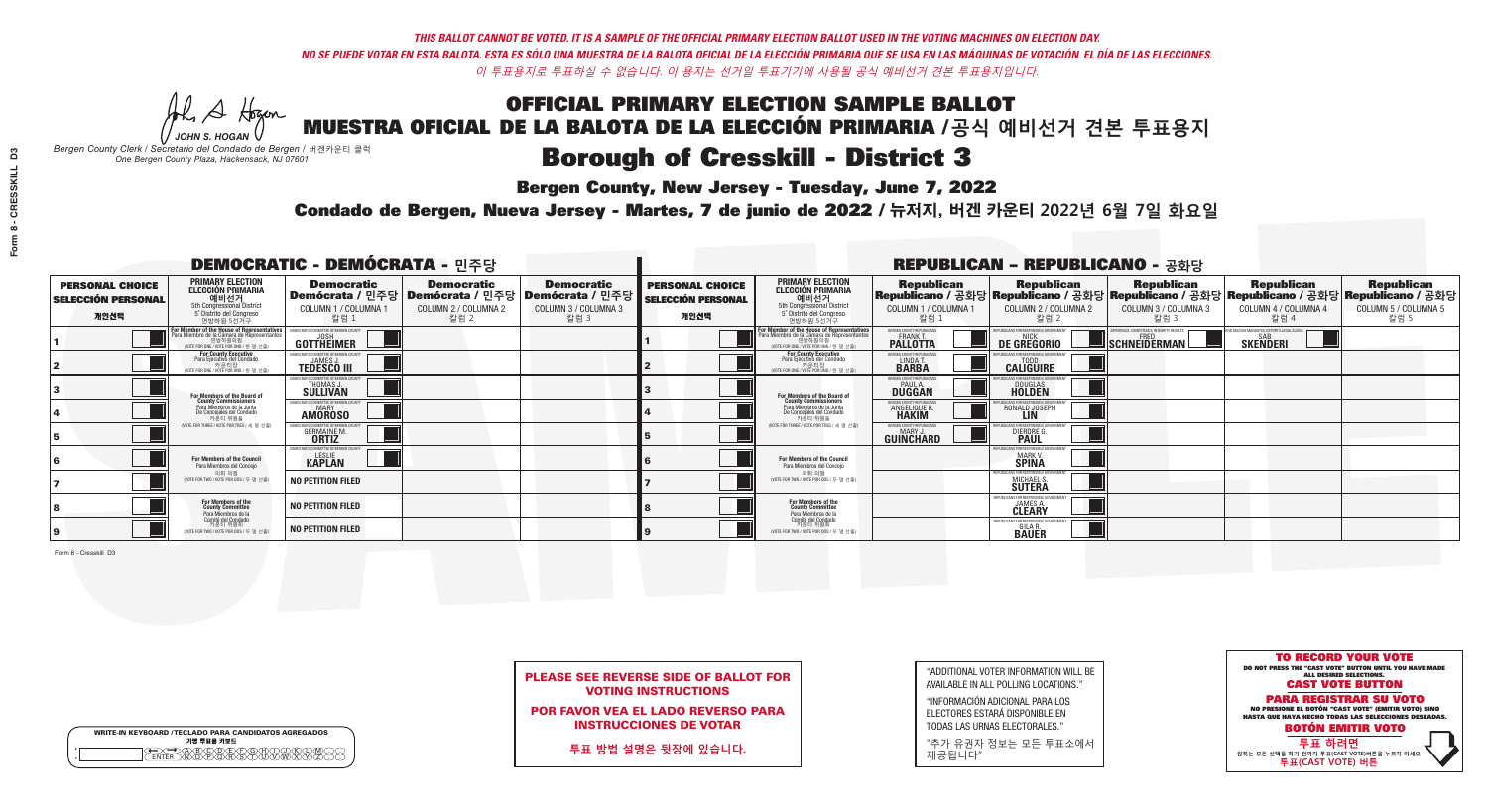A Hogen *JOHN S. HOGAN*

|         | <b>WRITE-IN KEYBOARD /TECLADO PARA CANDIDATOS AGREGADOS</b><br>기명 투표용 키보드 |
|---------|---------------------------------------------------------------------------|
| 0       | ABODEADEAN                                                                |
| $\circ$ | <b>ඁ</b> ᠗ᢆ᠗ᢆ᠗ᢆᢆᠷ᠗                                                        |

### **Borough of Cresskill - District 4**

**Bergen County, New Jersey - Tuesday, June 7, 2022** 

*Bergen County Clerk / Secretario del Condado de Bergen /* 버겐카운티 클럭 *One Bergen County Plaza, Hackensack, NJ 07601*



| <b>PLEASE SEE REVERSE SIDE OF BALLOT FOR</b> |
|----------------------------------------------|
| <b>VOTING INSTRUCTIONS</b>                   |

POR FAVOR VEA EL LADO REVERSO PARA INSTRUCCIONES DE VOTAR

**투표 방법 설명은 뒷장에 있습니다.**

"ADDITIONAL VOTER INFORMATION WILL BE AVAILABLE IN ALL POLLING LOCATIONS."

"INFORMACIÓN ADICIONAL PARA LOS ELECTORES ESTARÁ DISPONIBLE EN TODAS LAS URNAS ELECTORALES."

"추가 유권자 정보는 모든 투표소에서 제공됩니다"

Condado de Bergen, Nueva Jersey - Martes, 7 de junio de 2022 / 뉴저지, 버겐 카운티 2022년 6월 7일 화요일 *One Bergen County Plaza, Hackensack, NJ 07601*

| <b>DEMOCRATIC - DEMÓCRATA - 민주당</b>                         |                                                                                                                                               |                                                                   |                                                   |                                                                                                        |                                                             |                                                                                                                                               |                                                            | <b>REPUBLICAN - REPUBLICANO - 공화당</b>                             |                                                                                                                                                |                                                       |                                                   |
|-------------------------------------------------------------|-----------------------------------------------------------------------------------------------------------------------------------------------|-------------------------------------------------------------------|---------------------------------------------------|--------------------------------------------------------------------------------------------------------|-------------------------------------------------------------|-----------------------------------------------------------------------------------------------------------------------------------------------|------------------------------------------------------------|-------------------------------------------------------------------|------------------------------------------------------------------------------------------------------------------------------------------------|-------------------------------------------------------|---------------------------------------------------|
| <b>PERSONAL CHOICE</b><br><b>SELECCIÓN PERSONAL</b><br>개인선택 | <b>PRIMARY ELECTION</b><br><b>ELECCIÓN PRIMARIA</b><br>예비선거<br>5th Congressional District<br>5° Distrito del Congreso<br>연방하원 5선거구            | <b>Democratic</b><br>COLUMN 1 / COLUMNA 1<br>칼럼 1                 | <b>Democratic</b><br>COLUMN 2 / COLUMNA 2<br>칼럼 2 | <b>Democratic</b><br>│Demócrata / 민주당│Demócrata / 민주당│Demócrata / 민주당│<br>COLUMN 3 / COLUMNA 3<br>칼럼 3 | <b>PERSONAL CHOICE</b><br><b>SELECCIÓN PERSONAL</b><br>개인선택 | <b>PRIMARY ELECTION</b><br><b>ELECCIÓN PRIMARIA</b><br>. 예비선거<br>5th Congressional District<br>5° Distrito del Congreso<br>연방하원 5선거구          | <b>Republican</b><br>COLUMN 1 / COLUMNA 1<br>칼럼 :          | <b>Republican</b><br>COLUMN 2 / COLUMNA 2<br>칼럼 2                 | <b>Republican</b><br>Republicano / 공화당 Republicano / 공화당 Republicano / 공화당 Republicano / 공화당 Republicano / 공화당<br>COLUMN 3 / COLUMNA 3<br>칼럼 3 | <b>Republican</b><br>COLUMN 4 / COLUMNA 4<br>칼럼 4     | <b>Republican</b><br>COLUMN 5 / COLUMNA 5<br>칼럼 5 |
|                                                             | For Member of the House of Representatives<br>Para Miembro de la Cámara de Representantes<br>연방하원의원<br>(VOTE FOR ONE / VOTE POR UNO / 한 명 선출) | GOTTHEIMER                                                        |                                                   |                                                                                                        |                                                             | For Member of the House of Representatives<br>Para Miembro de la Cámara de Representantes<br>연방하원의원<br>(VOTE FOR ONE / VOTE POR UNO / 한 명 선출) | BERGEN COUNTY REPUBLICANS<br>FRANK T.<br><b>PALLOTTA</b>   | DE GREGORIO                                                       | SCHNEIDERMAN                                                                                                                                   | ) VACCINE MANDATES, DEPORT ILLEGAL ALIENS<br>SKEÑDERI |                                                   |
|                                                             | For County Executive<br>Para Ejecutivo del Condado<br>. 카운티장<br>(VOTE FOR ONE / VOTE POR UNO / 한 명 선출)                                        | )EMOCRATIC COMMITTEE OF BERGEN COUNTY<br><b>TEDESCO III</b>       |                                                   |                                                                                                        |                                                             | <b>For County Executive</b><br>Para Ejecutivo del Condado<br>7) 카운티장<br>(VOTE FOR ONE / VOTE POR UNO / 한 명 선출)                                | BERGEN COUNTY REPUBLICAN<br>LINDA T.                       | <b>CALIGUIRE</b>                                                  |                                                                                                                                                |                                                       |                                                   |
|                                                             | <b>For Members of the Board of<br/>County Commissioners</b>                                                                                   | MOCRATIC COMMITTEE OF BERGEN COUNTY<br>THOMAS J.                  |                                                   |                                                                                                        |                                                             | For Members of the Board of<br>County Commissioners                                                                                           | ERGEN COUNTY REPUBLICAN<br><b>PAUL A.</b><br><b>DUGGAN</b> | <b>DOUGLAS</b>                                                    |                                                                                                                                                |                                                       |                                                   |
|                                                             | Para Miembros de la Junta<br>De Concejales del Condado<br>카운티 위원들                                                                             | <b>CRATIC COMMITTEE OF BERGEN COUNT</b><br>MARY<br><b>AMOROSO</b> |                                                   |                                                                                                        |                                                             | Para Miembros de la Junta<br>De Concejales del Condado<br>카우티 위원들                                                                             | RGEN COUNTY REPUBLICAN<br><b>ANGELIQUE R</b>               | RONALD JOSEPH                                                     |                                                                                                                                                |                                                       |                                                   |
|                                                             | NOTE FOR THREE / VOTE POR TRES / 세 명 선출)                                                                                                      | TIC COMMITTEE OF BERGEN COUN<br><b>GERMAINE M.</b>                |                                                   |                                                                                                        |                                                             | NOTE FOR THREE / VOTE POR TRES / 세 명 선출                                                                                                       | ERGEN COUNTY REPUBLICANS<br>MARY J.<br>GUIÑĈHARD           | DIERDRE G                                                         |                                                                                                                                                |                                                       |                                                   |
|                                                             | For Members of the Council<br>Para Miembros del Conceio                                                                                       | EMOCRATIC COMMITTEE OF BERGEN COUNT<br><b>KAPLAN</b>              |                                                   |                                                                                                        |                                                             | For Members of the Council<br>Para Miembros del Conceio                                                                                       |                                                            | <b>FOR RESPONSIBLE</b><br><b>MARK V.</b><br><b>SPINA</b>          |                                                                                                                                                |                                                       |                                                   |
|                                                             | 의회 의원<br>(VOTE FOR TWO / VOTE POR DOS / 두 명 선출                                                                                                | <b>NO PETITION FILED</b>                                          |                                                   |                                                                                                        |                                                             | 의회 의원<br>(VOTE FOR TWO / VOTE POR DOS / 두 명 선출)                                                                                               |                                                            | FPUBLICANS FOR RESPONSIBLE G<br>MICHAEL S.<br><b>SUTERA</b>       |                                                                                                                                                |                                                       |                                                   |
|                                                             | For Members of the<br>County Committee<br>Para Miembros de la                                                                                 | MOCRATIC COMMITTEE OF BERGEN COUNTY<br>LOUIS M.                   |                                                   |                                                                                                        |                                                             | For Members of the<br>County Committee<br>Para Miembros de la<br>Comité del Condado                                                           |                                                            | <b>FPUBLICANS FOR RESPONSIBLE 6</b><br>MICHAEL D.<br>HAMLETT      |                                                                                                                                                |                                                       |                                                   |
|                                                             | Comité del Condado<br>카운티 위원회<br>(VOTE FOR TWO / VOTE POR DOS / 두 명 선출)                                                                       | EMOCRATIC COMMITTEE OF RERGEN COUNT<br><b>LAURITA</b>             |                                                   |                                                                                                        |                                                             | 카운티 위원회<br>NOTE FOR TWO / VOTE POR DOS / 두 명 선출)                                                                                              |                                                            | <b>EPURLICANS FOR RESPONSIBLE G</b><br><b>KAREN M.</b><br>HAMLETT |                                                                                                                                                |                                                       |                                                   |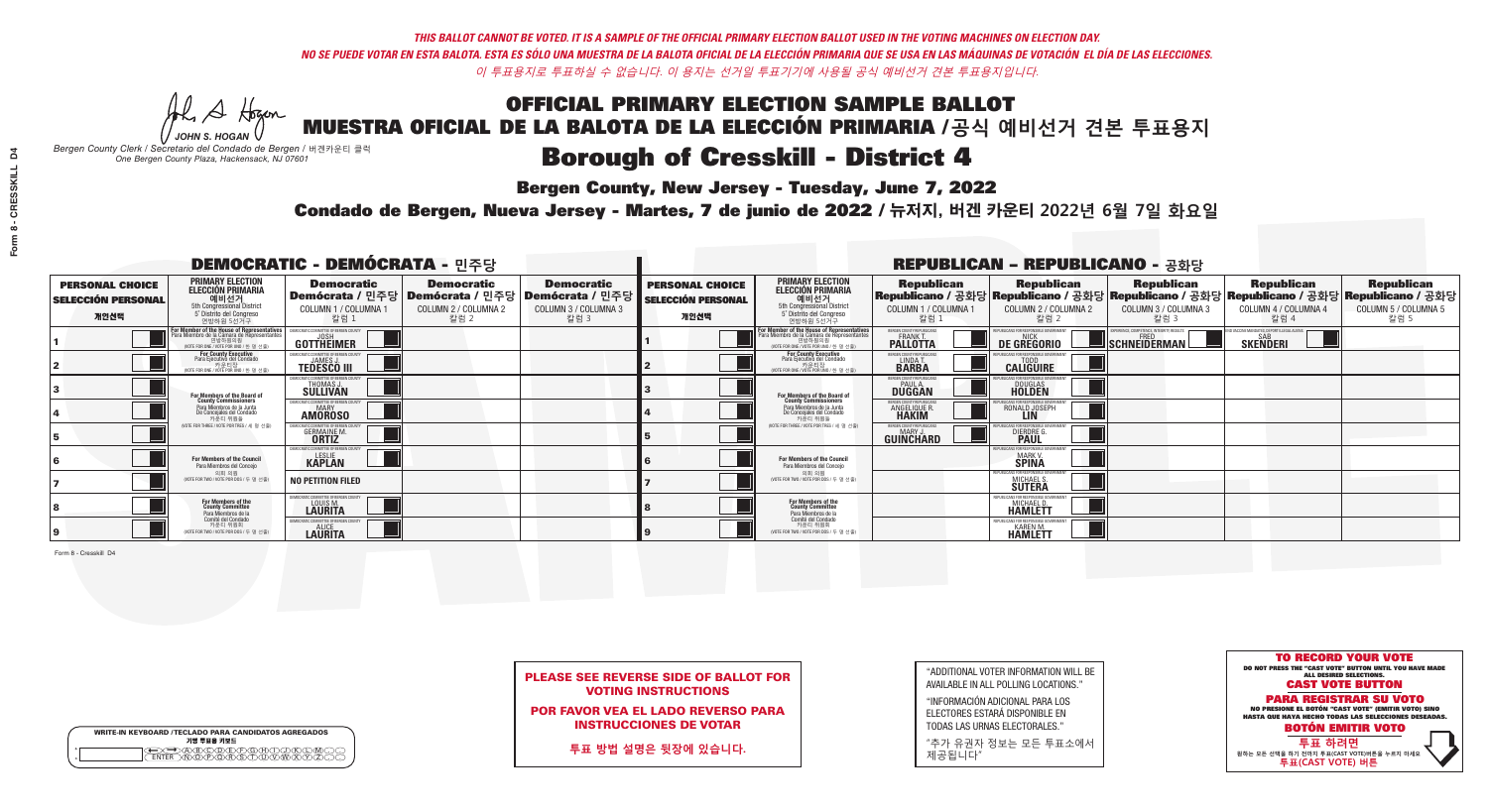### OFFICIAL PRIMARY ELECTION SAMPLE BALLOT MUESTRA OFICIAL DE LA BALOTA DE LA ELECCIÓN PRIMARIA /**공식 예비선거 견본 투표용지 Borough of Cresskill - District 5**

**Bergen County, New Jersey - Tuesday, June 7, 2022** 

A Hogen *JOHN S. HOGAN*

|         | <b>WRITE-IN KEYBOARD /TECLADO PARA CANDIDATOS AGREGADOS</b><br>기명 투표용 키보드 |
|---------|---------------------------------------------------------------------------|
| 0       | ABODEADEAN                                                                |
| $\circ$ | <b>ඁ</b> ᠗ᢆ᠗ᢆ᠗ᢆᢆᠷ᠗                                                        |

*Bergen County Clerk / Secretario del Condado de Bergen /* 버겐카운티 클럭 *One Bergen County Plaza, Hackensack, NJ 07601*



PLEASE SEE REVERSE SIDE OF BALLOT FOR VOTING INSTRUCTIONS

POR FAVOR VEA EL LADO REVERSO PARA INSTRUCCIONES DE VOTAR

**투표 방법 설명은 뒷장에 있습니다.**

| "ADDITIONAL VOTER INFORMATION WILL BE |
|---------------------------------------|
| AVAILABLE IN ALL POLLING LOCATIONS."  |

"INFORMACIÓN ADICIONAL PARA LOS ELECTORES ESTARÁ DISPONIBLE EN TODAS LAS URNAS ELECTORALES."

"추가 유권자 정보는 모든 투표소에서 제공됩니다"

Condado de Bergen, Nueva Jersey - Martes, 7 de junio de 2022 / 뉴저지, 버겐 카운티 2022년 6월 7일 화요일 *One Bergen County Plaza, Hackensack, NJ 07601*

| <b>DEMOCRATIC - DEMÓCRATA - 민주당</b>                         |                                                                                                                                    |                                                                       |                                                   |                                                                                                        | <b>REPUBLICAN - REPUBLICANO - 공화당</b>                       |                                                                                                                     |                                                            |                                                          |                                                                                                                                                |                                                   |                                                   |
|-------------------------------------------------------------|------------------------------------------------------------------------------------------------------------------------------------|-----------------------------------------------------------------------|---------------------------------------------------|--------------------------------------------------------------------------------------------------------|-------------------------------------------------------------|---------------------------------------------------------------------------------------------------------------------|------------------------------------------------------------|----------------------------------------------------------|------------------------------------------------------------------------------------------------------------------------------------------------|---------------------------------------------------|---------------------------------------------------|
| <b>PERSONAL CHOICE</b><br><b>SELECCIÓN PERSONAL</b><br>개인선택 | <b>PRIMARY ELECTION</b><br><b>ELECCIÓN PRIMARIA</b><br>예비선거<br>5th Congressional District<br>5° Distrito del Congreso<br>연방하원 5선거구 | <b>Democratic</b><br>COLUMN 1 / COLUMNA 1<br>칼럼 1                     | <b>Democratic</b><br>COLUMN 2 / COLUMNA 2<br>칼럼 2 | <b>Democratic</b><br>│Demócrata / 민주당│Demócrata / 민주당│Demócrata / 민주당│<br>COLUMN 3 / COLUMNA 3<br>칼럼 3 | <b>PERSONAL CHOICE</b><br><b>SELECCIÓN PERSONAL</b><br>개인선택 | <b>PRIMARY ELECTION</b><br>ELECCIÓN PRIMARIA<br>5th Congressional District<br>5° Distrito del Congreso<br>연방하원 5선거구 | <b>Republican</b><br>COLUMN 1 / COLUMNA 1<br>칼럼            | <b>Republican</b><br>COLUMN 2 / COLUMNA 2<br>칼럼 2        | <b>Republican</b><br>Republicano / 공화당 Republicano / 공화당 Republicano / 공화당 Republicano / 공화당 Republicano / 공화당<br>COLUMN 3 / COLUMNA 3<br>칼럼 3 | <b>Republican</b><br>COLUMN 4 / COLUMNA 4<br>칼럼 4 | <b>Republican</b><br>COLUMN 5 / COLUMNA 5<br>칼럼 5 |
|                                                             | For Member of the House of Representatives<br>Para Miembro de la Cámara de Representantes                                          | <b>GOTTHEIMER</b>                                                     |                                                   |                                                                                                        |                                                             | For Member of the House of Representatives<br>Para Miembro de la Cámara de Representantes                           | ERGEN COUNTY REPUBLICAN<br><b>PALLOTTA</b>                 | DE GREGORIO                                              | SCHNEIDERMAN                                                                                                                                   | <b>SKENDERI</b>                                   |                                                   |
|                                                             | <b>For County Executive</b><br>Para Ejecutivo del Condado<br>WOTE FOR ONE / VOTE POR UNO / 한 명 선출)                                 | <b>TEDESCO III</b>                                                    |                                                   |                                                                                                        |                                                             | <b>For County Executive</b><br>Para Ejecutivo del Condado<br>WOTE FOR ONE / VOTE POR UNO / 한 명 선출                   | BERGEN COUNTY REPUBLICA<br>LINDA T.                        | <b>CALIGUIRE</b>                                         |                                                                                                                                                |                                                   |                                                   |
|                                                             | For Members of the Board of<br>County Commissioners                                                                                | MOCRATIC COMMITTEE OF BERGEN COUN:<br>THOMAS J.                       |                                                   |                                                                                                        |                                                             | For Members of the Board of<br>County Commissioners                                                                 | ERGEN COUNTY REPUBLICAN<br><b>PAUL A.</b><br><b>DUGGAN</b> | <b>DOUGLAS</b>                                           |                                                                                                                                                |                                                   |                                                   |
|                                                             | Para Miembros de la Junta<br>De Concejales del Condado<br>카운티 위원들                                                                  | MOCRATIC COMMITTEE OF BERGEN COUN'<br><b>MARY</b><br><b>AMOROSO</b>   |                                                   |                                                                                                        |                                                             | Para Miembros de la Junta<br>De Concejales del Condado<br>카운티 위원들                                                   | ERGEN COUNTY REPUBLICAN<br>ANGELIQUE R.<br><b>HAKIM</b>    | RONALD JOSEPH<br><b>LIN</b>                              |                                                                                                                                                |                                                   |                                                   |
|                                                             | NOTE FOR THREE / VOTE POR TRES / 세 명 선출)                                                                                           | RATIC COMMITTEE OF RERGEN COLIN<br><b>GERMAINE M.</b><br><b>ORTIZ</b> |                                                   |                                                                                                        |                                                             | NOTE FOR THREE / VOTE POR TRES / 세 명 선출)                                                                            | ERGEN COUNTY REPUBLICANS<br>MARY J<br>GUINCHARD            | DIERDRE (                                                |                                                                                                                                                |                                                   |                                                   |
|                                                             | For Members of the Council<br>Para Miembros del Conceio                                                                            | MOCRATIC COMMITTEE OF BERGEN COUNTY<br><b>KAPLAN</b>                  |                                                   |                                                                                                        |                                                             | <b>For Members of the Council</b><br>Para Miembros del Concejo                                                      |                                                            | MARK V.<br>SPINA                                         |                                                                                                                                                |                                                   |                                                   |
|                                                             | 의회 의원<br>(VOTE FOR TWO / VOTE POR DOS / 두 명 선출                                                                                     | NO PETITION FILED                                                     |                                                   |                                                                                                        |                                                             | 의회 의원<br>NOTE FOR TWO / VOTE POR DOS / 두 명 선출)                                                                      |                                                            | MICHAEL S.<br><b>SUTERA</b>                              |                                                                                                                                                |                                                   |                                                   |
|                                                             | For Members of the<br>County Committee<br>Para Miembros de la<br>Comité del Condado                                                | MOCRATIC COMMITTEE OF BERGEN COUNTY<br><b>KENNETH</b>                 |                                                   |                                                                                                        |                                                             | For Members of the<br>County Committee<br>Para Miembros de la<br>Comité del Condado                                 |                                                            | IFPUBLICANS FOR RESPONSIBLE (<br><b>MARK V.</b><br>SPINA |                                                                                                                                                |                                                   |                                                   |
|                                                             | 카운티 위원회<br>NOTE FOR TWO / VOTE POR DOS / 두 명 선출)                                                                                   | RATIC COMMITTEE OF BERGEN COUN<br><b>BARBARA</b>                      |                                                   |                                                                                                        |                                                             | 카운티 위원회<br>(VOTE FOR TWO / VOTE POR DOS / 두 명 선출)                                                                   |                                                            | <b>NO PETITION FILED</b>                                 |                                                                                                                                                |                                                   |                                                   |